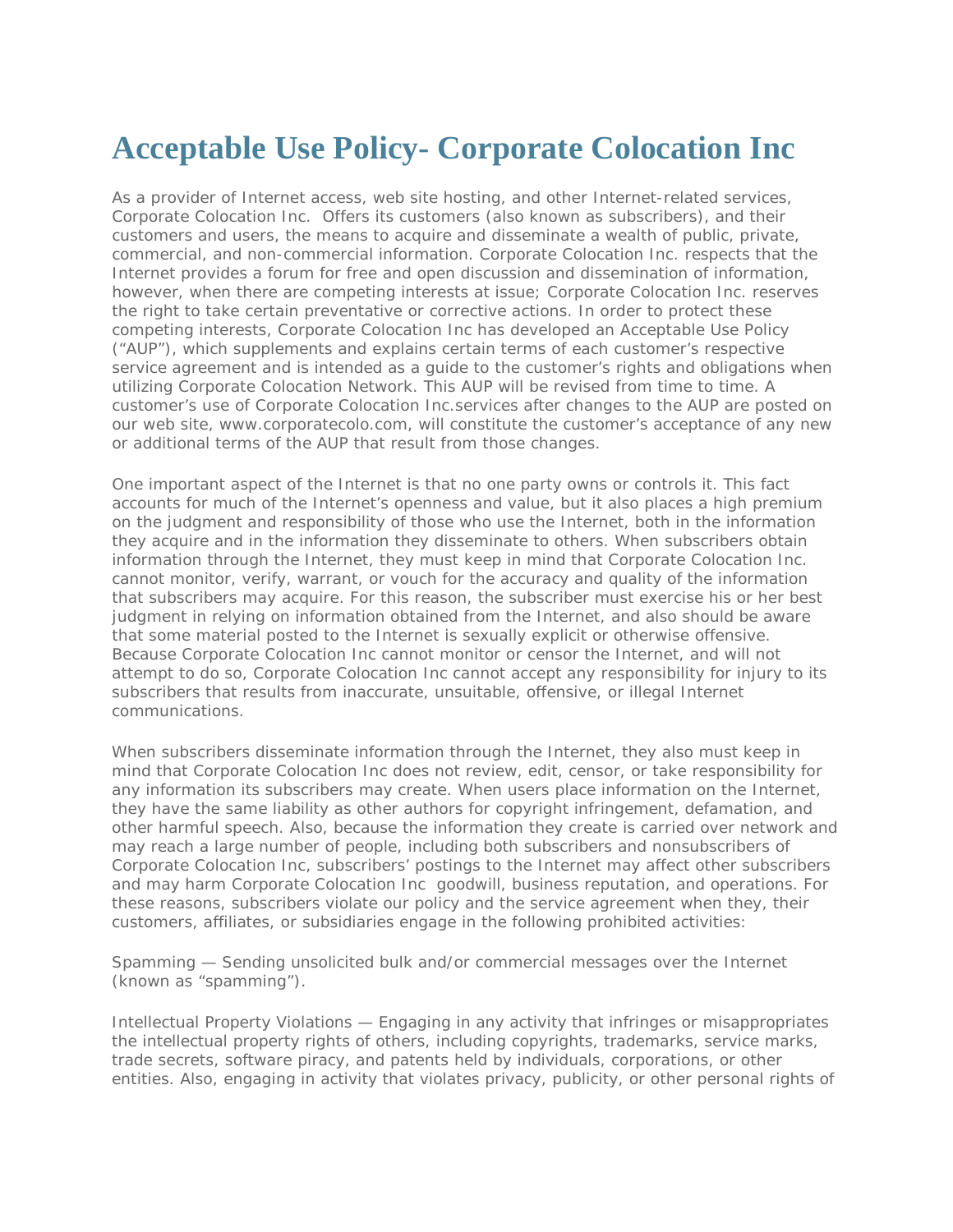others. Corporate Colocation is required by law to remove or block access to customer content upon receipt of a proper notice of copyright infringement.

Obscene Speech or Materials — Using Corporate Colocation Inc. network to advertise, transmit, store, post, display, or otherwise make available child pornography. Corporate Colocation Inc. is required by law to notify law enforcement agencies when it becomes aware of the presence of child pornography on or being transmitted through our network.

Forging of Headers — Forging or misrepresenting message headers, whether in whole or in part, to mask the originator of the message.

Illegal or Unauthorized Access to Other Computers or Networks — Accessing illegally or without authorization computers, accounts, or networks belonging to another party, or attempting to penetrate security measures of another individual's system (often known as "hacking"). Also, any activity that might be used as a precursor to an attempted system penetration (i.e. port scan, stealth scan, or other information gathering activity).

Distribution of Internet Viruses, Worms, Trojan Horses, or Other Destructive Activities — Distributing information regarding the creation of and sending Internet viruses, worms, Trojan horses, pinging, flooding, mailbombing, or denial of service attacks. Also, activities that disrupt the use of or interfere with the ability of others to effectively use the network or any connected network, system, service, or equipment.

Facilitating a Violation of this AUP — Advertising, transmitting, or otherwise making available any software, program, product, or service that is designed to violate this AUP, which includes the facilitation of the means to spam, initiation of pinging, flooding, mailbombing, denial of service attacks, and piracy of software.

Export Control Violations — Exporting encryption software over the Internet or otherwise, to points outside the United States.

Usenet Groups —Corporate Colocation reserves the right not to accept postings from newsgroups where we have actual knowledge that the content of the newsgroup violates the AUP.

Other Illegal Activities — engaging in activities that are determined to be illegal, including advertising, transmitting, or otherwise making available ponzi schemes, pyramid schemes, fraudulently charging credit cards, and pirating software.

Other Activities — Engaging in activities, whether lawful or unlawful, that Corporate Colocation Inc determines to be harmful to its subscribers, operations, reputation, goodwill, or customer relations.

As we have pointed out, the responsibility for avoiding the harmful activities just described rests primarily with the subscriber. Corporate Colocation will not, as an ordinary practice, monitor the communications of its subscribers to ensure that they comply with policy or applicable law. When Corporate Colocation Inc becomes aware of harmful activities, however, it may take any action to stop the harmful activity, including but not limited to, removing information, shutting down a web site, implementing screening software designed to block offending transmissions, denying access to the Internet, or take any other action it deems appropriate.